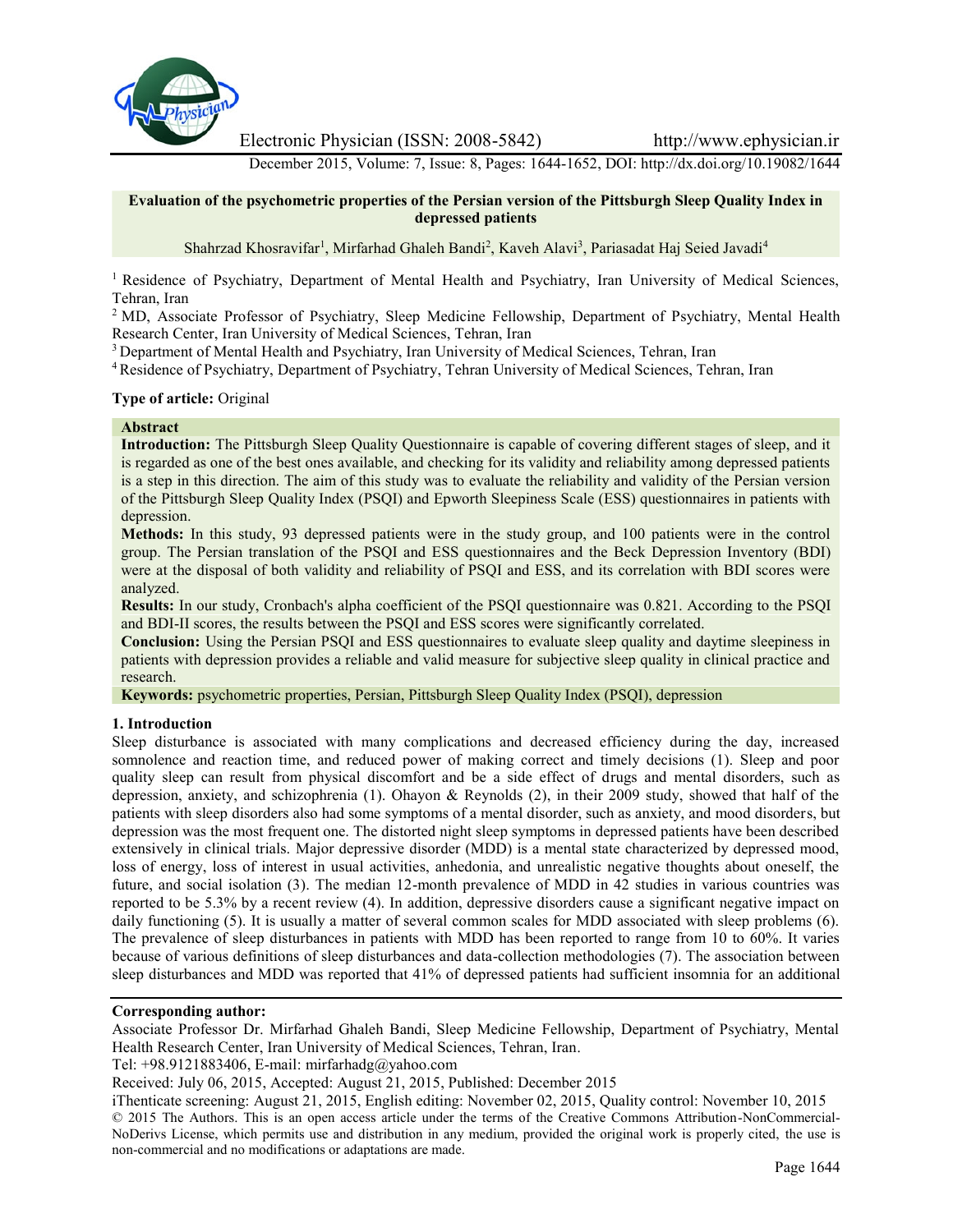DSM-IV diagnosis of insomnia (8). Ford et al. in their study showed that 14% of patients with persistent insomnia suffered from depression at the same time (9), and another study reported that 11% of the patients in a sleep clinic had major depression (10). In addition, Lundt showed that there was a relationship between severity of sleepiness and severity of depression (11). Therefore, it was suggested that sleep disturbances could be a potential marker for MDD. Sleep disorders can be used to explain many cognitive damages associated with depression, including negative or threatening interpretations regarding ambiguous stimuli (12). Chronic sleep deprivation can increase the stress response as well (13), which is one of the strongest and most reliable findings in depression. All of this evidence indicates that damage from sleep should be considered as a risk factor in the development of depression. Despite the importance of sleep disorders in depression diagnosis and being in fact one of the most important symptoms of depression, because of our lack of understanding, it has always been ignored in treatment. As a result, many cases are not diagnosed with sleep disorders and remain untreated. One reason for this is the fact that few tools exist to accurately measure the quality of sleep that can be used to better detect disorders found in this field (14). One of the widely used scales for sleep quality is the Pittsburgh Sleep Quality Index (PSQI). Pittsburgh Sleep Quality Questionnaire, which is used to evaluate sleep latency, sleep duration, and habits leading to good quality sleep, includes some components that deal with sleep disorders, medications, reduction in efficiency of daily performance, where total scores resulting from the study of these seven components provide a picture of quality and quantity of one's sleep (15). The Epworth Sleepiness Scale (ESS) Sleep Test Questionnaire also is used to measure daytime sleepiness and a guide to sleep problems and sleep disorders. Unlike the present study, that is evaluating Psychometric Properties of the Persian Translation of the Pittsburgh Sleep Quality Index in depressed patients, Morteza Nazifi and his colleagues studied staff working at the healthcare for this feature in a wider range (16). Since the Pittsburgh Sleep Quality Questionnaire is capable of covering different stages of sleep, it is regarded as one of the best ones available, and checking for its validity and reliability amongst depressed patients is a step in this direction. In view of limitations of sample size or studied population in previous psychometric studies (16, 19, 25- 27), the need for a PSQI study with a larger sample of depressed patients was needed. So, the current study is concentrated on the reliability and validity of a special instrument to measure sleep quality (PSQI). The aim of this study was to determine the reliability and validity of the Persian version of the Pittsburgh Sleep Quality Index (PSQI) and the Epworth Sleepiness Scale (ESS) questionnaire in patients with depression.

## **2. Material and Methods**

## *2.1. Study setting and sampling*

In this case-control study that was carried out in 2014, 93 patients referred to outpatient clinics of Rasoul Akram and Iran Hospital, and Tehran Psychiatric Institute who were diagnosed with unipolar depression (MDD), bipolar type one (BID) or two (BIID) and dysthymia based on the Structured Clinical Interview for DSM Disorders (SCID), were enrolled in the study after obtaining their informed consent. Also, 100 healthy participants enrolled in the study as the control group.

# *2.2. Data Collection Instrument*

The Pittsburgh Sleep Quality Index includes seven components of subjective sleep quality, sleep latency, sleep duration, sleep efficiency, sleep disturbances, the use of sleep medications and day time dysfunctions provide a total score of these seven components that allows us to better understand the quality and quantity of one's sleep. The Pittsburgh Sleep Quality Index is a self-reporting instrument consisting of nine questions designed to measure the quality of sleep disorders in a period of one month. The scale scores range from 0 to 21, with higher scores indicating poor quality of sleep and scores less than 5 considered as high quality of sleep (15). The index is a summarized, accessible, and reliable tool for measuring sleep quality that has high internal consistency (Cronbach alpha  $= 0.83$ ) and test-retest reliability  $(0.85-0.87)$ . It also means people with poor and high sleep quality with diagnostic sensitivity of 0.89 (coefficient of Kapa = 0.75,  $p < 0.001$ ), respectively (15). In addition, Epworth Sleep Scale (ESS), which is a subjective rating scale, was used to measure levels of daily sleep. This scale is also used to determine people with too much uneven sleep. Respondents are required to score the possibility of falling asleep in eight situations in their daily lives on a scale from 0 (never) to 3 (high risk of sleep). The scale scores range from 0 to 24, and a higher score means more irregular sleep. Epworth Sleep Scale (ESS) has been used widely to measure daytime sleepiness in older populations. Test-retest reliability and internal consistency of this scale is very high. In addition, patients with sleep disorders had significantly higher scores on this scale than the control group (17). Beck Depression Inventory-2, is suitable for people who are more than 13 years old and have at least a sixth-grade education. The questionnaire contains 21 indicators, all of which are related to the symptoms of major depression, and it is designed to check the status of emotion, cognition, obvious behavior, physical signs and symptoms of internal scale from lowest to highest marks allocated. At this scale, zero to nine levels indicate normal depression,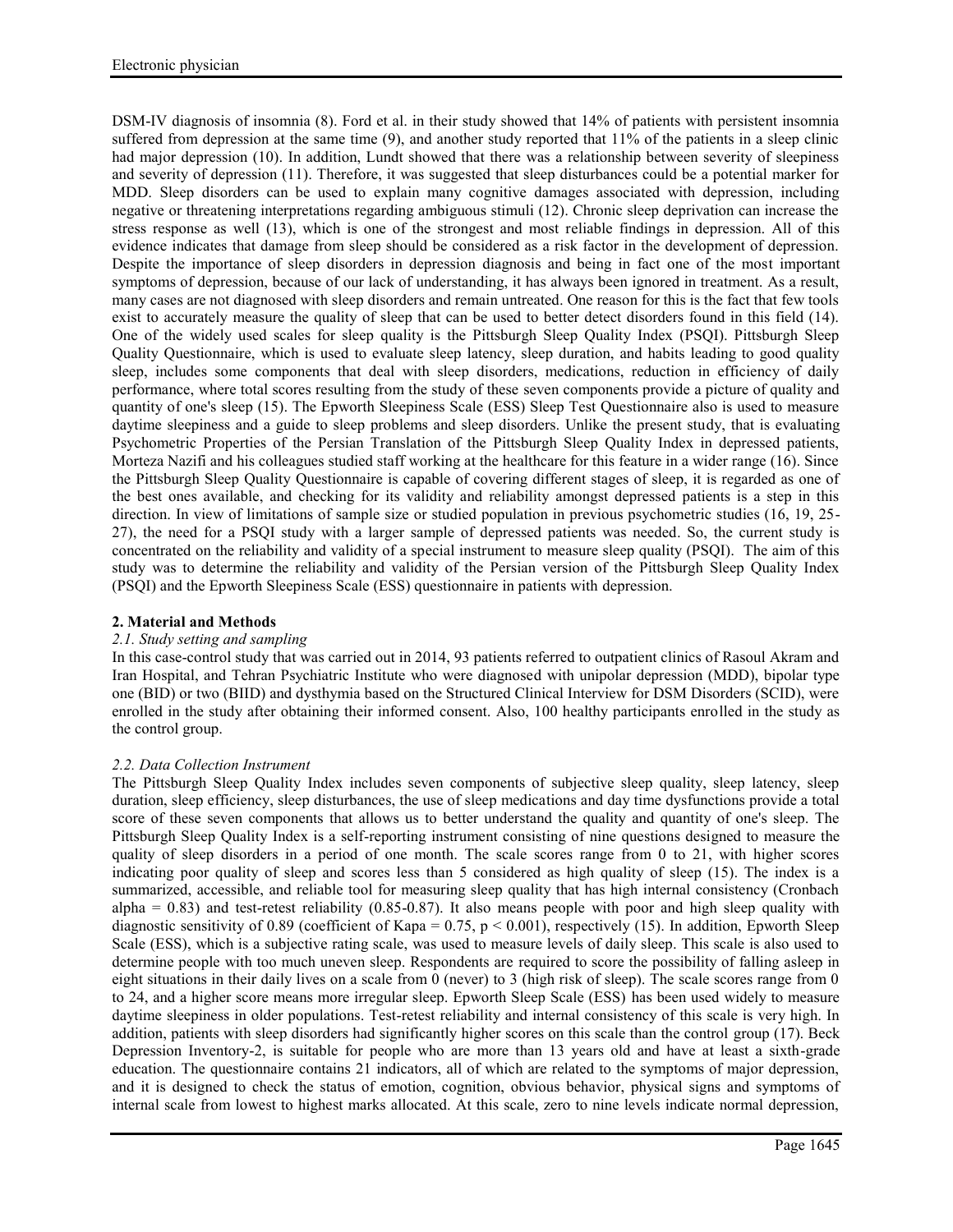scores of 10 to 16 indicate symptoms of mild depression, 17 to 29 indicate moderate depression, and scores of 30 or greater are indicative of severe depression (18). The Persian versions of two sleep questionnaires that used Pittsburg Sleep Quality Index (PSQI) and Epworth Sleepiness Scale (ESS) were used in previous studies (19).

## *2.3. Research Procedure*

First, the patients with a diagnosis of unipolar, bipolar, major depression, or dysthymia based on Structured Clinical Interview (SCID) were selected, and they responded to the Brief Symptom Inventory of depression scale and Beck Depression Inventory-2, then the Persian version of the Pittsburgh Sleep Quality Index questionnaire was distributed to them, and results were compared with the Pittsburgh Sleep Quality Index questionnaire, completed by a control group of 190 people selected from the staff of the Tehran Institute of Psychiatry to assess the reliability and validity in this population. At the same time, patients were also assessed for daytime sleepiness with ESS questionnaire. Since results of this questionnaire can be effective in this study and, in particular, because daytime sleepiness and cognitive impairment caused by it could produce anxiety and depression and also intensify anxiety and depression in these people. Therefore, it was necessary to translate the English version into Farsi and then translate it back into English, and, at the same time, the reliability and validity of the questionnaire in this population could be examined. Inclusion criteria of study were diagnosis of unipolar depression, bi-polar, or dysthymia through a structured clinical interview and lack of co-morbidity with other diagnoses, both male and female genders, having knowledge of at least reading and writing. Exclusion criteria of the study were having other disorders associated with medical and chronic psychiatric and physical disorders, pregnancy, having two jobs with a night shift or a night shift job, medical drugs, or substance abuse.

# *2.4. Data analysis*

We used the Pearson coefficient to determine test-retest reliability, and Cronbach's alpha was used to determine the reliability of the test. Confirmatory factor analysis was used to determine the actual structure of the scale and to determine the validity of the instrument. We also used the t-test to compare the difference between the two means of all quantitative variables in both the healthy and depressed groups.

## **3. Results**

## *3.1. Sociodemographic characteristics*

In this study, 93 depressed patients and 100 patients in the control group were examined. The mean age of depressed patients was 32.3 (SD = 7.1), and their ages ranged from 21 to 61 (median: 30), and the average age in the control group was  $34.2$  (SD = 9.8), with people's ages in the range of 18 to 62 (median: 32). In depressed patients' group, 34 women (36.6%) and 59 men (63.4%) and 66 women in the control group (66.0%) and 34 males (34.0%) were enrolled. Demographic details of people surveyed are given in Table 1.

| Variables       |                                   | Patients with<br>depression |      | Control group            |      |
|-----------------|-----------------------------------|-----------------------------|------|--------------------------|------|
|                 |                                   |                             |      |                          |      |
| Gender          | Female                            | 34                          | 36.6 | 66                       | 66.0 |
|                 | Male                              | 59                          | 63.6 | 34                       | 34.0 |
| Education       | Under high school diploma         | 33                          | 35.3 | 7                        | 7.0  |
|                 | High school diploma               | 45                          | 48.8 | 44                       | 44.0 |
|                 | University                        | 15                          | 16.1 | 49                       | 49.0 |
| Marital status  | Single                            | 27                          | 29.0 | 39                       | 39.0 |
|                 | Married                           | 48                          | 51.6 | 57                       | 57.0 |
|                 | Divorced or separated             | 11                          | 11.8 | 3                        | 3.0  |
|                 | Unclear                           | 7                           | 7.5  |                          | 1.0  |
| Occupation      | Jobless                           | 65                          | 69.9 | 5                        | 5.0  |
|                 | Steady and daily job              | 17                          | 18.3 | 66                       | 66.0 |
|                 | Part-time job, shifts, and others | 4                           | 4.3  |                          | 1.0  |
|                 | Steady daily work with long hours |                             |      | 27                       | 27.0 |
|                 | Unclear                           | 7                           | 7.5  | 5                        | 5.0  |
| Psychological   | <b>Yes</b>                        | 37                          | 39.8 | $\overline{\phantom{a}}$ |      |
| disorder record |                                   |                             |      |                          |      |

**Table 1.** Demographic characteristics of the sample  $(n = 93)$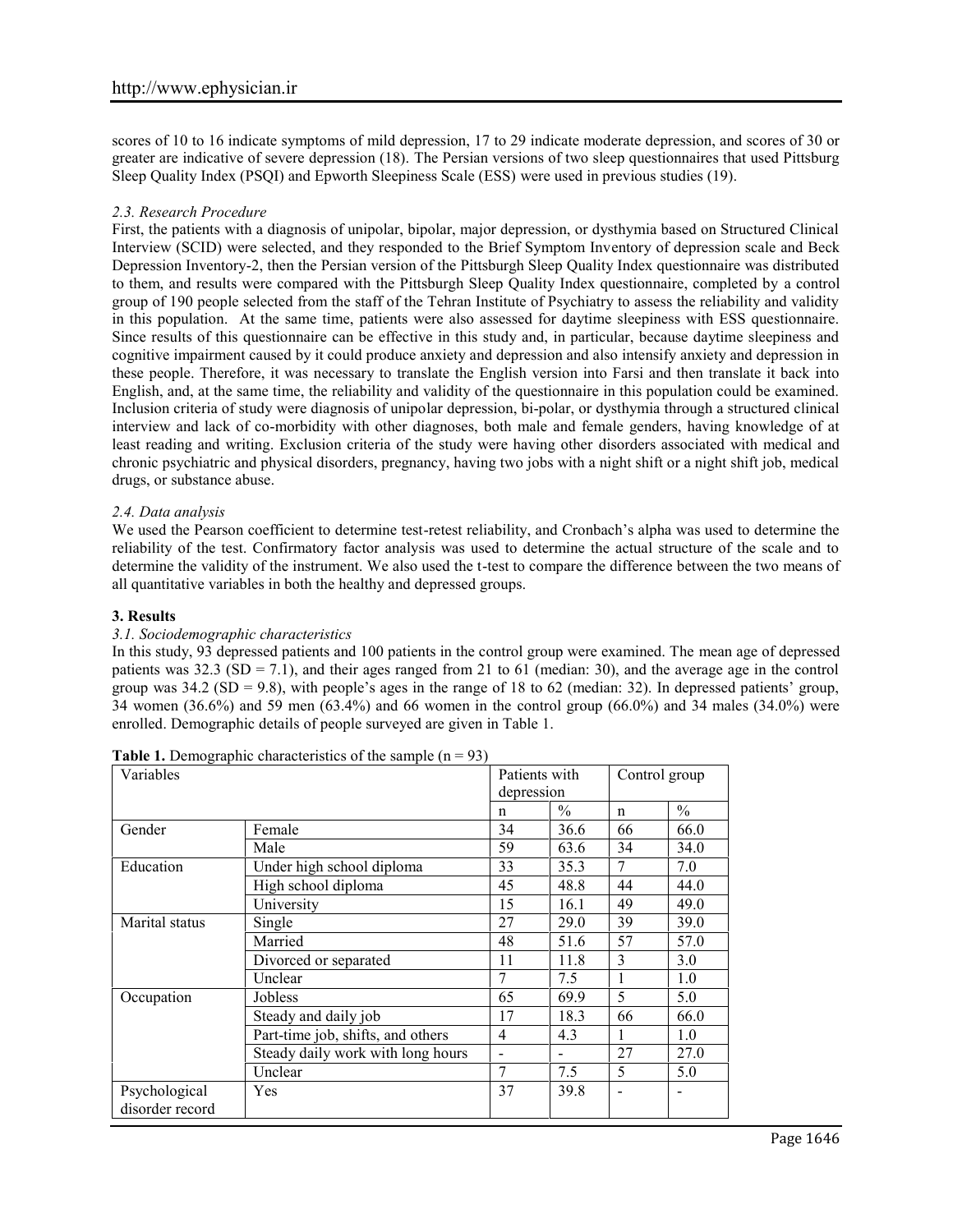# *3.2. Analysis of the Pittsburgh Sleep Quality Index (PSQI) Questions*

Question no. 1: Time to bed

Twenty (21.5%) of those went to bed between 20 and 22 as their bed time. Forty-seven people (50.4%) went to bed between 23 and 24, and 26 of them (28.0%) said that they go to bed between the hours of 1 and 4:00 A.M.

Question no. 2: Time between going to bed and falling into sleep

An average of 40 minutes  $(SD = 35)$  passed before the subjects went to sleep after getting into bed. The average time took 30 minutes and in a range of 0 to 180 minutes. Based on the PSQI encoding, 16 patients (17.2%) received Code 0 (under 15 minutes), 43 (46.2%) Coded 1 (between 16 and 30 minutes), 24 (25.8%) Coded 2 (31 to 60 minutes) and 10 (10.8%) Coded 3 (over 60 minutes).

• Question no. 3: Wake-up time

- As shown in Table 2, most people woke up between 6:00 and 8:00A.M.
	- Ouestion no. 4: Amount of night sleep

Average hours of night sleep amongst those surveyed was 7.6 hours  $(SD = 2.3)$  and in the range of 3 to 12 hours (median 6 hours) (Table 3).

• Question no. 5: Sleep problems

Table 4 describes sleep problems based on the fifth question in the Pittsburgh Sleep Quality Index (PSQI) in depressed patients surveyed.

| Wake-up hour               | Frequency | Percent |
|----------------------------|-----------|---------|
| Before 6:00 A.M.           | 15        | 16.1    |
| 6:00 A.M.                  | 32        | 34.4    |
| $7:00$ A.M.                | 16        | 172     |
| 8:00 A.M.                  | 6         | 6.5     |
| Between 9 to $11:00$ A.M.  | 21        | 226     |
| 12:00 P.M. to $14:00$ P.M. | 3         | 32      |

**Table 2.** Wake-up hours in depressed surveyed people  $(n = 93)$ 

Table 3. The amount of night sleep of depressed patients evaluated (n=93).

| Sleep duration    | PSQI Code         | Frequency | Percent |
|-------------------|-------------------|-----------|---------|
| More than 7 hours | Code <sub>0</sub> |           | 34.4    |
| 6-7 hours         | Code 1            |           | 97      |
| 5-6 hours         | Code 2            | 39        | 419     |
| Less than 5 hours | Code 3            |           |         |

PSQI: Pittsburg Sleep Quality Index

**Table 4.** Sleep problems based on the fifth question in the Pittsburgh Sleep Quality Index (PSQI) in depressed patients surveyed (n=93). The number in parentheses is the frequency.

| Question       | Trouble in sleeping          | Not happened during | Less than once | Once or twice | Three times or |
|----------------|------------------------------|---------------------|----------------|---------------|----------------|
| No.            |                              | the past month      | in month       | in a week     | more in a      |
|                |                              | (code 0)            | (code 1)       | (code 2)      | week (code 3)  |
| 5a             | A distance of more than      | 19(20.4)            | 25(26.6)       | 26(28)        | 23(24.7)       |
|                | half an hour to fall as leep |                     |                |               |                |
| 5 <sub>b</sub> | Waking up at midnight or     | 18(19.4)            | 32(34.4)       | 15(16.1)      | 28(30.1)       |
|                | early morning                |                     |                |               |                |
| 5c             | The need for the             | 53 $(7)$            | 19(20.4)       | 11(11.8)      | 10(10.8)       |
|                | bathroom                     |                     |                |               |                |
| 5d             | Breathing problems           | 65(69.9)            | 16(17.2)       | 10(10.8)      | 2(2.2)         |
| 5e             | Coughing or snoring long     | 67(72)              | 9(9.7)         | 8(8.6)        | 9(7.9)         |
| 5f             | Feeling cold                 | 68 (1.73)           | 14(1.15)       | 5(4.5)        | 6(5.6)         |
| 5g             | Feeling hot                  | 50 (8.53)           | 21(6.22)       | 13(0.14)      | 9(7.9)         |
| 5h             | Having distorted dreams      | 51 (8.54)           | 19(4.20)       | 12(9.12)      | 11(8.11)       |
| 5i             | Other problems               | 52 (9.55)           | 20(5.21)       | 7(5.7)        | 14(1.15)       |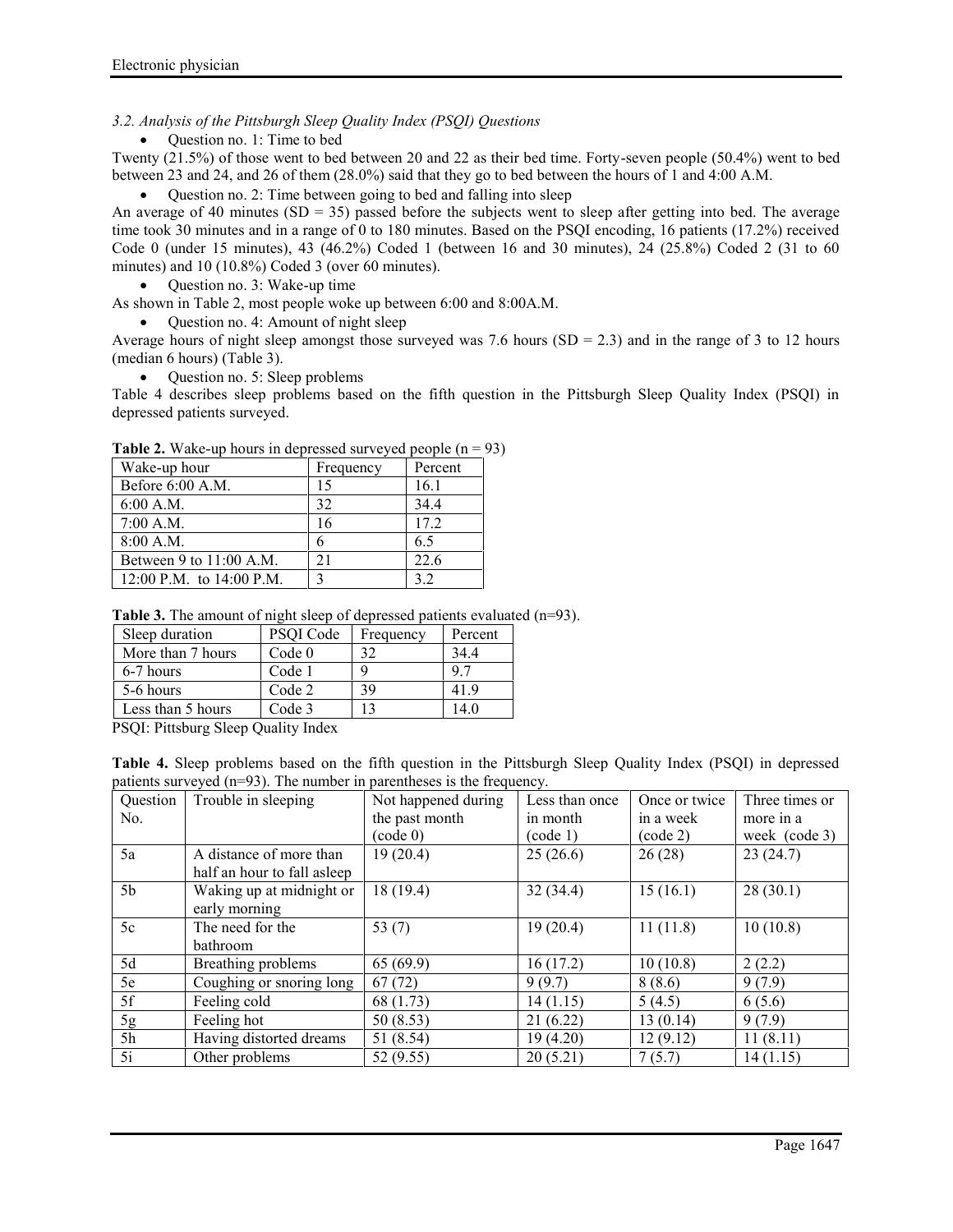Questions no. 6-8

These questions examined the medications used to help patients sleep and daily functioning disorders based on the Pittsburgh Sleep Quality Index (PSQI) in depressed patients (Table 5).

Question no. 9: Sleep quality

In this question, respondents were asked to rank the quality of their sleep in the past month. Six patients (6.5%) indicated the quality of their sleep as very good, 37 (39.8%) recognized it as relatively good, 37 (39.8%) knew it as relatively poor, and 13 (14.0%) described it as very bad.

| Table 5. taking medication to help with sleep and daily functioning disorders based on the Pittsburgh Sleep Quality |  |
|---------------------------------------------------------------------------------------------------------------------|--|
| Index (PSQI) in depressed patients surveyed $(n=93)$ . The number in parentheses is the frequency.                  |  |

| Question | Title                 | Not happened during | Less than once  | Once or twice   | Three times or |
|----------|-----------------------|---------------------|-----------------|-----------------|----------------|
| No.      |                       | the past month      | in a week (code | in a week (code | more in a week |
|          |                       | (code 0)            |                 |                 | (code 3)       |
| b        | Taking medication     | 46(5.49)            | 20(5.21)        | 14(1.15)        | 13(0.14)       |
|          | to help sleep         |                     |                 |                 |                |
|          | Difficulty in staying | 40(0.43)            | 26(0.28)        | 19(4.20)        | 8(6.8)         |
|          | awake during daily    |                     |                 |                 |                |
|          | routines              |                     |                 |                 |                |
|          | Feeling energized     | 11(8.11)            | 44 (3.47)       | 25(9.26)        | 13(0.14)       |

# *3.3. PSQI components*

Parts 1, 2, 3, and 6 of PSQI questionnaire are described under questions 9, 2, 4, and 6, respectively. The fourth part measures proportion of time in bed compared with sleeping hours. The average percentage of sleep efficiency, as defined by the fourth component of PSOI was  $90.0\%$  (SD = 8.2) and in the range of 60 to 100% (median 92.3%). Seventy-seven patients (28.4%) had a sleep efficiency higher than 85% (coded 0). Sleep efficiency of 11 (11.8 %) was between 75 and 84% (code 1). Three patients (3.2%) had it between 65 and 74% of sleep efficiency (code 2) and in 2 patients (2.2%), sleep efficiency was less than 65% (code 3). The fifth component is the sum of the scores of questions 5b to 5j. Average raw score of people was about 6.8 (SD = 5.3). Five patients (5.4%) received Code 0 (score of 0), while 69 patients (74.2%) were coded 1 (Grades 1 to 9), 13 people (14.0%) coded 2 (Grades 10 to 18), and 6 people (6.5%) coded 3 (Grades 19 to 27), respectively. The seventh component was the sum of questions 7 and 8. Eight patients (8.6%) received Code 0 (score of 0), 46 people (49.5%) Coded 1 (Grades 1 or 2), 30 (32.3%) Coded 2 (grades 3 or 4) and 9 people (9.7%) Coded 3 (Grades 5 or 6), respectively.

## *3.4. PSQI total score*

The mean of PSQI total score of surveyed people was 8.1 ( $SD = 3.5$ ), which was in the range of 1 to 18, and thus, only 12 (12.9%) did not receive a score of less than 5. Percentiles 25, 50 (middle), and 75 consisted of 6, 8 and 10, respectively. The mean PSQI score in the control group was  $5.6$  (SD = 3.1), and in the range of 0 to 15, which was significantly lower than that of depressed patients ( $t = 5.142$ ,  $p < 0.001$ ). In this group,  $37$  patients (37.0%) had a score below 5 and percentiles 25, 50, and 75 consisted of 3, 5, and 7, respectively.

## *3.5. Internal consistency*

Cronbach's alpha coefficient of the questionnaire for 16 titles (regardless of questions 1 and 3) and with regard to coding of questions 2 and 4 was 0.811. With the elimination of the fourth question, this index would increase up to  $0.821$  (p = 0.002).

## *3.6. Correlation with Other Questionnaires*

Average scores of people on the Beck Depression Inventory (BDI-II) was 27.1 (SD = 10.2) and 18.0 (SD = 3.8) for Epworth Sleep Scale (ESS). The Pearson correlation coefficient was 0.299 (p= 0.004) between scores of PSQI and  $0.264$  ( $p = 0.011$ ) between ESS and PSQI.

## *3.7. Factorial Structure of PSQI*

In order to do the exploratory factor-analysis of the questionnaire, principal component and Oblimin rotation were used. The KMO index of 0.598 and Bartlett test of sphericity were statistically significant ( $p < 0.001$ ), which showed the relative sufficiency of the sample. First, three factors were extracted that explained a total variance of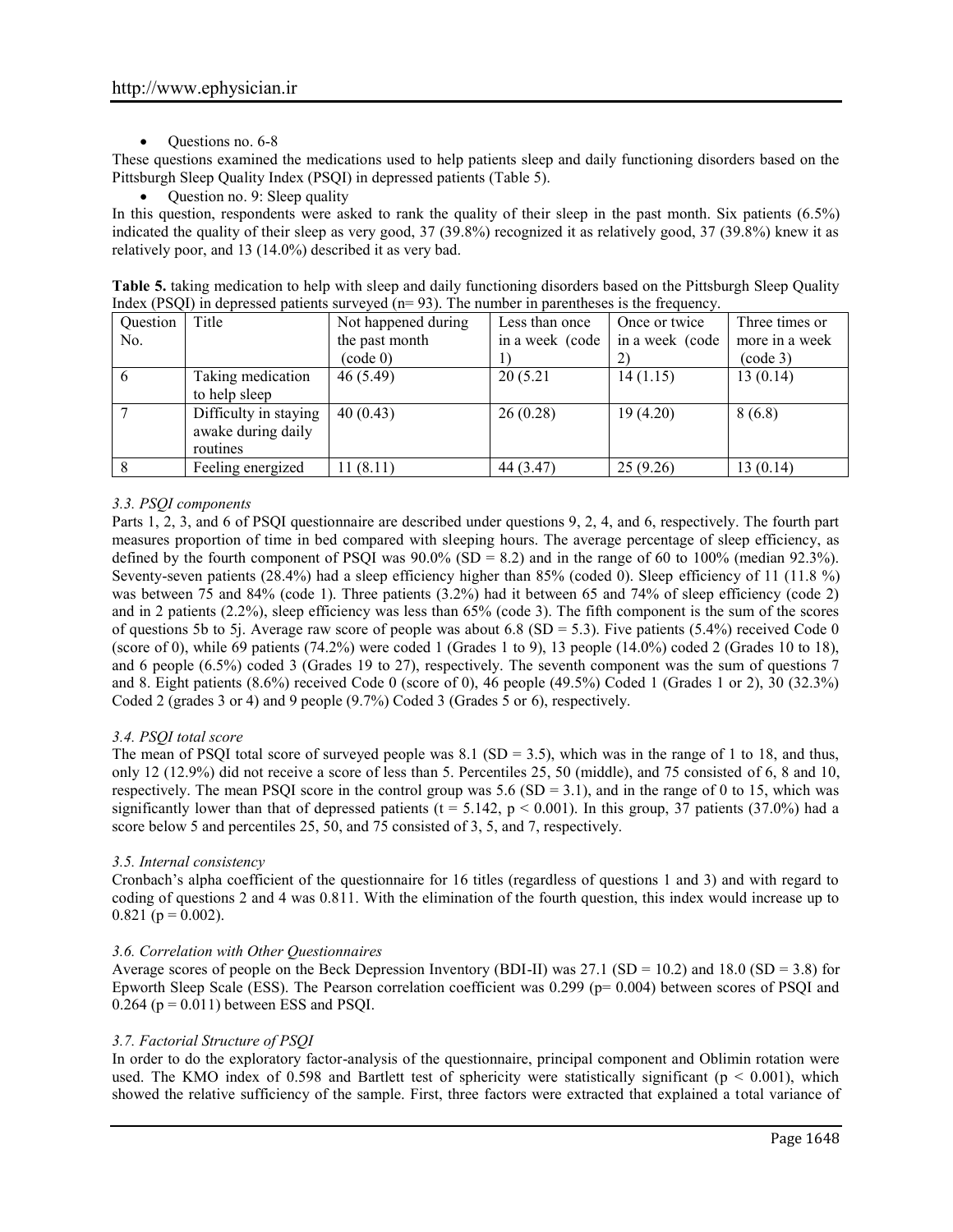75.1%, but only two items were put into the second factor, and one item was put into the third one. In the next stage, the analysis was done to find a single factor. This single factor with an eigen value of 2.652 would explain only 37.9% of variance and the lowest load factor was 0.306, while the minimum load factor was higher than 0.5. The analysis was repeated for the exploration of two factors. The first factor, with an eigen value of 2.652, 37.9% of the variance and the second factor with an Eigen value of 1.426, would explain only 20.4% of variance (in general, 58.3% of variance explained). Load factors are shown in Table 6. As it can be seen in the table, based on the load factor, at least 0.5 of third factor is not loaded into any factor. By reducing the load threshold to 0.4, this item is placed into the second factor. On the other hand, in both factors, the second and fourth components are loaded. Thus, the first factor can be considered as the general agent, and the second one is the quantitative (yield) sleep factor.

| depressed patients. |                                 | Table 6. Loadings factors Index to explore two factors in components of the Pittsburgh Sleep Quality (PSQI) in |  |
|---------------------|---------------------------------|----------------------------------------------------------------------------------------------------------------|--|
| Variable            | Primary factor: general quality | Second factor: sleep efficiency                                                                                |  |

| Variable             | Primary factor: general quality | Second factor: sleep efficiency |
|----------------------|---------------------------------|---------------------------------|
|                      |                                 |                                 |
| The first component  | 748.0                           |                                 |
| The second component | 519.0                           | 597.0                           |
| The third component  |                                 | 437.0                           |
| The fourth component | 610.0                           | 672.0                           |
| The fifth component  | 641.0                           |                                 |
| The sixth            | 572.0                           |                                 |
| The seventh          | 787.0                           |                                 |

# **4. Discussion**

The aim of this study is to validate the Persian version of the Pittsburgh Sleep Quality Index (PSQI), comparing two different groups of individuals (healthy and depressed patients) by both questionnaire scores of PSQI and ESS measures. Several studies have investigated the relationship between sleep disturbances and depression. Whereas one prospective study showed that people with sleep disturbances are at risk for depression (20), another study has reported that both sleep problems and depression either were connected to each other or two separated diseases with the same etiology (21). Most depressed patients have sleep problems, specially having trouble falling or staying asleep and early morning awakenings (22). Also, there are many depressed patients who frequently complain about increased daytime sleepiness or daytime fatigue (23). Nyer et al.'s study showed that depressed students with sleep disturbance may have more anxiety symptoms, daytime hyperarousal, and functional impairments than depressed students without sleep disturbances (24).

The results of our study showed the internal consistency checks PSQI, in our study, Cronbach's alpha coefficient of the questionnaire to 16 (regardless of Questions 1 and 3) and with regard to coding, questions 2 and 4, was 0.811. With the elimination of the fourth question, this index increased up to 0.821. The fourth question of PSQI "Your actual sleep during the night?" May be answered differently in different situations, especially which of responding to this question are very widespread in the individuals studied. Therefore, the question must be asked in another way.. Also, the majority of patients, in response to this question, expressed a numerical range such as 5 to 6 hours, and it shows the response of some patients. Asking this question means that the average hours of sleep at night people were surveyed. For questions 1 and 3 as well as the situation was similar in the two questions about the time of arrival to bed and waking up the patients were studied. These questions was difficult to interpret because most patients have not a same comprehension.

In this study, the validity and reliability of the questionnaire were reported as being acceptable. The results of our study showed that the average score of PSQI people surveyed was  $8.1$  (SD = 3.5), which was in the range of 1 to 18, and thus, only 12 (12.9%) received less a score of 5. The results of our study also showed that average scores on the Beck Depression Inventory (BDI-II) were 27.1 (SD = 10.2) Epworth sleepiness scale (ESS) 18.0 (SD = 3.8), respectively. Pearson correlation coefficient between the scores of PSQI and BDI-II was  $0.299 (0.004 = p)$ , and the scores of PSQI and ESS were  $0.264 (0.011 = p)$ , so there was agreement between the questionnaires. In a study for evaluation the validity of Italian version of PSQI on 50 individuals in five different groups (healthy young and elderly, sleep apnea syndrome patients, depressed patients, individuals with dementia), the results showed an overall reliability coefficient (Cronbach's alpha) of 0.835, indicating a high degree of internal consistency. The mean PSQI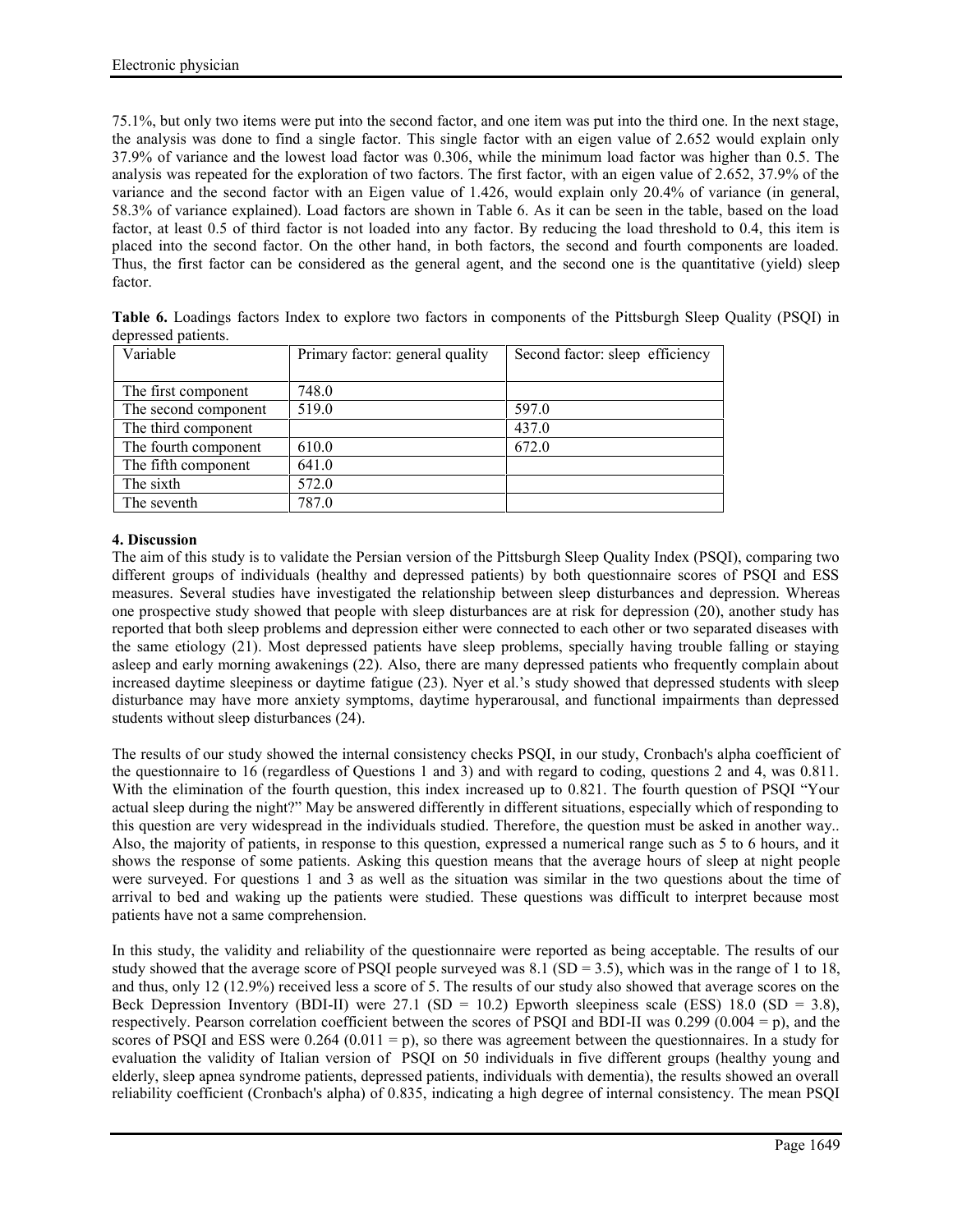global score showed significant differences between groups, with an impaired overall quality of sleep in patients' groups with respect to both the healthy groups and Italian version of PSQI had an overall efficiency comparable to the mother language version and differentiate "good" from "bad" sleepers (25). In Doi et al.'s study, the Japanese version of the Pittsburgh Sleep Quality Index (PSQI-J) was used, and the PSQI-J global and component mean scores were significantly higher in psychiatrically disordered subjects than control subjects, except for the component of sleep duration (26). Results of their study were consistent with our study. Results of our study showed that the correlation coefficients between the PSQI global and component scores were statistically significant. The PSQI global and component mean scores were significantly higher in psychiatrically disordered subjects than control subjects. In study conducted by Yazdi et al., there was a significant correlation between the PSQI and ESS (27). The results obtained from the questionnaire showed ESS, PSQI, and BDI-II double together and have a positive linear correlation. In our study, patients evaluated sleep quality in terms of severity of depression, and, according to the Beck questionnaire, there was a positive linear relationship. The results also showed that the severity of daytime sleepiness and impaired quality of sleep also were correlated strongly. Pearson coefficient showed average scores of people on the Beck Depression Inventory (BDI-II) was 27.1 (SD = 10.2) and 18.0 (SD = 3.8) for Epworth Sleep Scale (ESS). These studies examined the factorial structure of PSQI and presented limited support for it. Results of our study showed Pearson correlation coefficient to be 0.299 ( $p = 0.004$ ) between PSQI and BDI-II scores and 0.264  $(p = 0.011)$  between PSQI and ESS. To study the factorial structural of PSQI, exploratory factor analysis was used in this study. The results showed that in the PSQI questionnaire, it is possible to regard the first factor as a general one and the second factor as the quantitative agent (yield) of sleep. Studies performed by using the Pittsburgh Sleep Quality Index have some limitations including small sample or heterogeneity in terms of demography, which decrease the researcher's ability in terms of finding research support for all of the sub-scales and generalizing their findings to a larger population. In addition, a review of the literature showed that only a few studies have specifically examined the psychometric properties of this measure (28). However, given the modest sample size of our study, the validity of the results for the PSQI was comparable to or better than that of previous studies.

### **5. Conclusions**

In our study, Cronbach's alpha coefficient PSQI questionnaire was up to 0.821. According to the PSQI and BDI-II scores, the results between the PSQI and ESS scores were significantly correlated. Results of our study showed PSQI is a useful, valid, and reliable tool for the assessment of sleep quality, and the Persian version of the questionnaire provides a good and reliable differentiation between normal and pathological groups, with higher scores reported by people characterized by impaired objectively-evaluated sleep quality. The present study supports the utility of the Persian version of PSQI as a reliable and valid measure for subjective sleep quality in clinical practice and research.

#### **Acknowledgments:**

We thank all the participants in this study for generously helping us in this research. We especially thank Dr. Adnan Tizmaghz for his help in editing the manuscript and for constructive criticism of an earlier version of this paper.

#### **Conflict of Interest:**

There is no conflict of interest to be declared.

#### **Authors' contributions:**

All authors contributed to this project and article equally. All authors read and approved the final manuscript.

#### **References**

- 1) Ford DE, Kamerow DB. Epidemiologic study of sleep disturbances and psychiatric disorders. An opportunity for prevention? JAMA. 1989; 262(11): 1479-84. doi:10.1001/jama.1989.03430110069030. PMID: 2769898
- 2) Ohayon MM, Reynolds CF 3rd. Epidemiological and clinical relevance of insomnia diagnosis algorithms according to the DSM-IV and the International Classification of Sleep Disorders (ICSD). Sleep Med. 2009; 10(9): 952-60. doi: 10.1016/j.sleep.2009.07.008. PMID: 19748312, PMCID: PMC3715324
- 3) Yoshino A, Sawamura T, Kobayashi N, Kurauchi S, Matsumoto A, Nomura S. Algorithm-guided treatment versus treatment as usual for major depression. Psychiatry Clin Neurosci. 2009; 63(5): 652-7. doi: 10.1111/j.1440-1819.2009.02009.x. Epub 2009 Aug 10. PMID: 19674382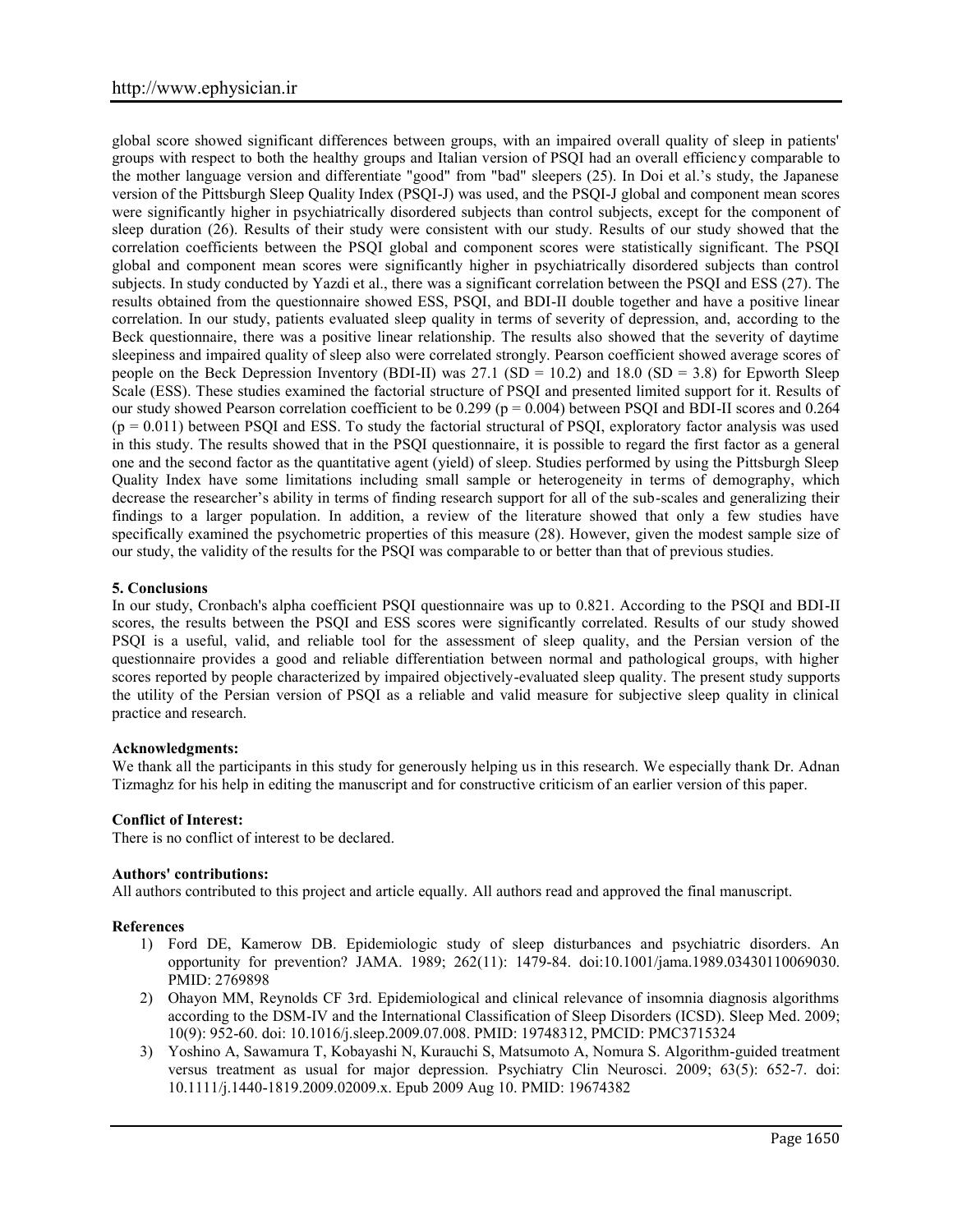- 4) Eaton WW, Martins SS, Nestadt G, Bienvenu OJ, Clarke D, Alexandre P. The burden of mental disorders. Epidemiol Rev. 2008; 30():1-14. doi: 10.1093/epirev/mxn011. Epub 2008 Sep 19. PMID: 18806255, PMCID: PMC2683377
- 5) World Health Organization. What are the most effective diagnosis and therapeutic strategies for the management of depression in specialist care? Regional Office for Europe's Health Evidence Network; 2005.
- 6) Brody DS, Hahn SR, Spitzer RL, Kroenke K, Linzer M, deGruy FV 3rd, Williams JB.Identifying patients with depression in the primary care setting: a more efficient method. Arch Intern Med. 1998; 158(22): 2469-2475. doi:10.1001/archinte.158.22.2469. PMID: 9855385
- 7) Ohayon MM.Epidemiology of insomnia: what we know and what we still need to learn. Sleep Med Rev. 2002; 6(2): 97-111. doi: http://dx.doi.org/10.1053/smrv.2002.0186. PMID: 12531146
- 8) Stewart R, Besset A, Bebbington P, Brugha T, Lindesay J, Jenkins R, Singleton N, Meltzer H. Insomnia comorbidity and impact and hypnotic use by age group in a national survey population aged 16 to 74 years. Sleep. 2006 Nov; 29(11):1391-7. PMID: 17162985
- 9) Naomi B, Roth T, Rosenthal L, Andreski P. Sleep disturbance and psychiatric disorders: A longitudinal epidemiological study of young Adults. Biological Psychiatry. 1996; 39(6): 411-418. doi: http://dx.doi.org/10.1016/0006-3223(95)00188-3. PMID: 8679786
- 10) DeZee KJ, Hatzigeorgiou C, Kristo D, Jackson JL. Prevalence of and screening for mental disorders in a sleep clinic. J Clin Sleep Med. 2005; 1(2): 136-42. PMID: 17561627
- 11) Lundt L. Use of the Epworth Sleepiness Scale to evaluate the symptom of excessive sleepiness in major depressive disorder. Gen Hosp Psychiatry. 2005; 27(2): 146-8. doi: http://dx.doi.org/10.1016/j.genhosppsych.2004.10.004. PMID: 15763128
- 12) Castaneda AE, Tuulio-Henriksson A, Marttunen M, Suvisaari J, Lönnqvist J. A review on cognitive impairments in depressive and anxiety disorders with a focus on young adults. J Affect Disord. 2008; 106(1-2): 1-27. doi: http://dx.doi.org/10.1016/j.jad.2007.06.006. PMID: 17707915
- 13) Spiegel K, Leproult R, Van Cauter E.Impact of sleep debt on physiological rhythms. Rev Neurol (Paris). 2003 Nov;159(11 Suppl):6S11-20. doi: RN-11-2003-159-S11-0035-3787-101019-ART2. PMID: 14646794
- 14) Léger D, Bayon V. Societal costs of insomnia. Sleep Med Rev. 2010; 14(6): 379-89. DOI: http://dx.doi.org/10.1016/j.smrv.2010.01.003. PMID: 20359916
- 15) Buysse DJ, Reynolds CF 3rd, Monk TH, Berman SR, Kupfer DJ. The Pittsburgh Sleep Quality Index: a new instrument for psychiatric practice and research. Psychiatry Res. 1989; 28(2): 193-213. doi: http://dx.doi.org/10.1016/0165-1781(89)90047-4. PMID: 2748771
- 16) Nazifi, M., Mokarami, H., Akbaritabar, A., Kalte, H. O., & Rahi, A. Psychometric properties of the persian translation of pittsburgh sleep quality index. Health Scope. 2014; 3(2), 1-4.
- 17) Izci B, Ardic S, Firat H, Sahin A, Altinors M, Karacan I.Reliability and validity studies of the Turkish version of the Epworth Sleepiness Scale. Sleep Breath. 2008; 12(2): 161-8. PMID: 17922157
- 18) Sadeghirad B, Haghdoost A, Amin-Esmaeili M, Shahsavand Ananloo E, Ghaeli P, Rahimi-Movaghar A et al. Epidemiology of Major Depressive Disorder in Iran: a Systematic Review and Meta-Analysis. Int J Prev Med. 2010; 1(2): 81–91. PMCID: PMC3075476
- 19) Sheibani V, Garrusi B, Amirkafi A. Psychometric properties of the Persian version of the Pittsburg Sleep Quality Index addendum for PTSD. Sleep Breath.2009;13(3):259–262. doi: 10.1007/s11325-008-0233-3. PMID: 19023608
- 20) Roberts RE, Shema SJ, Kaplan GA, Strawbridge WJ. Sleep complaints and depression in an aging cohort: A prospective perspective. Am J Psychiatry. 2000; 157(1): 81-8. PMID: 10618017
- 21) Staner L. Comorbidity of insomnia and depression. Sleep Med Rev. 2010; 14(1): 35-46. doi: 10.1016/j.smrv.2009.09.003. Epub 2009 Nov 25. PMID:19939713
- 22) Benca RM. Mood disorders. In: Kryger MH, Roth T, Dement WC, editors. Principles and Practice of Sleep Medicine, Fourth Edition. Philadelphia: Elsevier Saunders; 2005:1311–26.
- 23) Jaimchariyatam N, Rodriguez CL, Budur K. Prevalence and Correlates of Alpha-Delta Sleep in Major Depressive Disorders. Innov Clin Neurosci. 2011 July; 8(7): 35–49. PMCID: PMC3159543
- 24) Nyer M, Farabaugh A, Fehling K, Soskin D, Holt D, Papakostas GI et al. Relationship between sleep disturbance and depression, anxiety, and functioning in collegestudents. Depress Anxiety. 2013; 30(9): 10. doi: 10.1002/da.22064. PMCID: PMC3791314
- 25) Curcio G, Tempesta D, Scarlata S, Marzano C, Moroni F, Rossini PM, Ferrara M, De Gennaro L.Validity of the Italian version of the Pittsburgh Sleep Quality Index (PSQI). Neurol Sci. 2013; 34(4): 511-9. doi: 10.5001/omj.2015.41. PMCID: PMC4459159